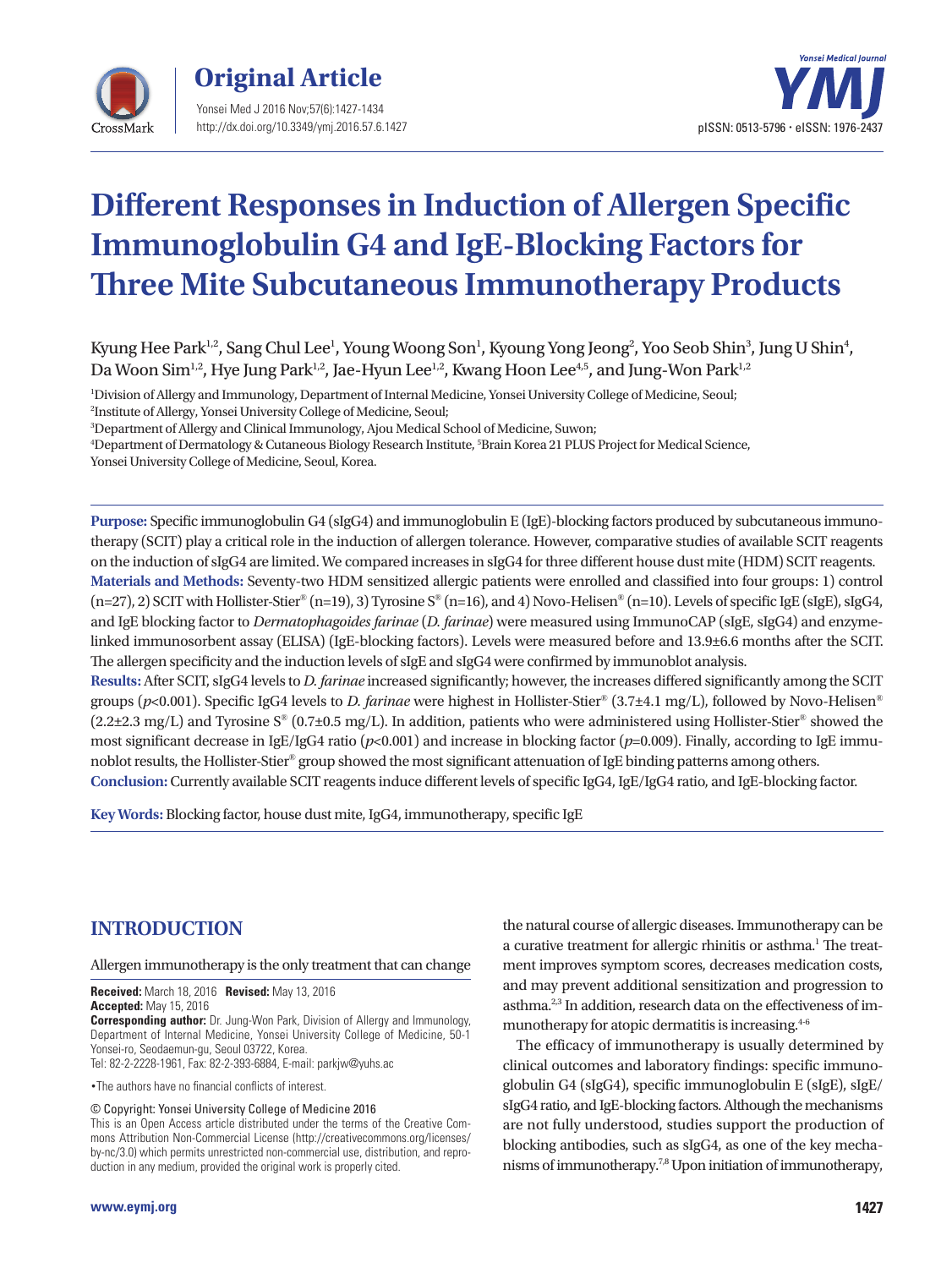# YMI

regulatory T cells cause B cells to produce sIgG4 instead of sIgE. As a result, IgE-mediated allergic reactions are inhibited by competitive binding of IgG4 against the allergen. As a short term effect, IgG4 starts to increase after one week and continues to increase for up to 1-3 years after treatment.<sup>8</sup> As compared to IgG4, IgE levels increases from one week to 6 months after treatment and decrease thereafter.<sup>8</sup> IgE-blocking factor, which blocks allergen-sIgE binding, are also known as marker for immunotherapy outcomes.9,10 Therefore, IgE and IgE/IgG4 ratio decrease, whereas IgG4 increases, as a long term effect of immunotherapy.<sup>11</sup>

Immunotherapy comprises subcutaneous and sublingual immunotherapy. Subcutaneous immunotherapy (SCIT) is classified into two main types of prescription patterns: American and European styles.<sup>2,12</sup> There are some differences in European and American SCIT, yet both are available in Korea. Specifically, when preparing house dust mite (HDM) SCIT reagent, the European style allows both the mite bodies and feces for the source materials, whereas American style only allows purified mite bodies. Since the allergen extraction and standardization methods are different between these styles, potency units, which demonstrate allergenicity, may differ from company to company. These differences in allergenicity might result in different short-term or long term effects of immunotherapy.

Although source materials and preparation methods are different between manufacturers,<sup>12</sup> to our knowledge, there is no research that has compared the immunological changes induced by commercial SCIT reagents. The purpose of this study was to compare the immunological potency of three commercial HDM SCIT reagents in terms of sIgG4, sIgE, and allergen blocking factor levels. Additionally, in order to compare the differences in American and European styles, the Hollister-Stier® (Spokane, WA, USA) product was chosen as a representative of American style and both Tyrosine S® (Allergy Therapeutics, Worthing, UK) and Novo-Helisen® (Allergopharma, Reinbek, Germany) were chosen to represent European style.

# **MATERIALS AND METHODS**

#### **Subjects**

The enrollment was retrospectively accomplished at the Allergy and Asthma Center at Severance Hospital in Seoul, Korea. Specialized allergists, dermatologist, and pediatricians work at this center. HDM sensitized patients who were receiving SCIT with three different kinds of reagents were enrolled from 2013 to 2014. Patients whose therapeutic dose had reached a maintenance dose and those without any side effects were selected. HDM sensitization was confirmed by a skin prick test or detection of specific IgE to *Dermatophagoides farinae* (*D. farinae*) and *Dermatophagoides pteronyssinus* (*D. pteronyssinus*). HDM sensitized patients who were not receiving any immunotherapy were selected as a control group. All the participants provided written informed consent. The Institutional Review Board of the Yonsei University Health System approved this study (No. 4-2013-0397). Sera obtained before and after the SCIT were stored at -70°C.

#### **HDM SCIT reagents**

Three kinds of commercially available HDM SCIT reagents were compared: 1) aluminum hydroxide adsorbed Novo-Helisen® depot, 2) Hollister-Stier® aqueous extract, and 3) L-tyrosine adsorbed Tyrosine S®. The three different immunotherapy reagents use independent allergen units. Novo-Helisen® depot is standardized in Therapeutic units (TU), Hollister-Stier® is standardized in Allergy units (AU), and Tyrosine  $S^{\circledast}$  is standardized in TU. Information on these SCIT reagents is shown in Table 1.

### *Dermatophagoides farinae* **sIgE and sIgG4 measurement**

We measured serum sIgE and sIgG4 to *D. farinae* using the ImmunoCAP® system (ThermoFisher Scientific, Uppsala, Sweden). This measurement system has a detection range from 0.1 kU<sub>A</sub>/L to 100 kU<sub>A</sub>/L for sIgE. IgE titers higher than 0.35 kUA/L were designated as positive. For sIgG4, the detection

| Table 1. Comparison of Three Types of HDM SCIT Reagents |  |  |
|---------------------------------------------------------|--|--|
|---------------------------------------------------------|--|--|

|                     | <b>Hollister-Stier®</b>                           | Novo-Helisen <sup>®</sup>                                                     | <b>Tyrosine S®</b>                                                                                                                                                                                   |
|---------------------|---------------------------------------------------|-------------------------------------------------------------------------------|------------------------------------------------------------------------------------------------------------------------------------------------------------------------------------------------------|
|                     | (maintenance course)                              | (strength 3, red bottle)                                                      | (maintenance course, red bottle)                                                                                                                                                                     |
| Manufacturer        | Hollister-Stier (USA)                             | Allergopharma (Germany)                                                       | Allergy Therapeutics (UK)                                                                                                                                                                            |
| Extract preparation | Aqueous allergen extract                          | Aluminum hydroxide adsorbed extract                                           | L-tyrosine adsorbed extract                                                                                                                                                                          |
| Potency units       | AU                                                | TU                                                                            | TU                                                                                                                                                                                                   |
| Active constituents | $D.p:D.f=50:50$                                   | $D.p:D.f=50:50$                                                               | $D.p:D.f=50:50$                                                                                                                                                                                      |
| Other constituents  | Glycerin, 0.4% phenol, 0.03% HSA,<br>$0.9\%$ NaCl | Aluminum hydroxide, phenol, NaCl, NaHCO <sub>3</sub> ,<br>water for injection | L-Tyrosine, glycerol (only for certain allergen<br>combinations), phenol, NaCl, buffer salts<br>(disodium phosphate dodecahydrate, sodium<br>dihydrogen phosphate dehydrate), water<br>for injection |

AU, Allergy unit; TU, Therapeutic unit; D.p, *Dermatophagoides pteronyssinus*; D.f, *Dermatophagoides farinae*; HDM, house dust mite; HSA, human serum albumin; SCIT, subcutaneous immunotherapy.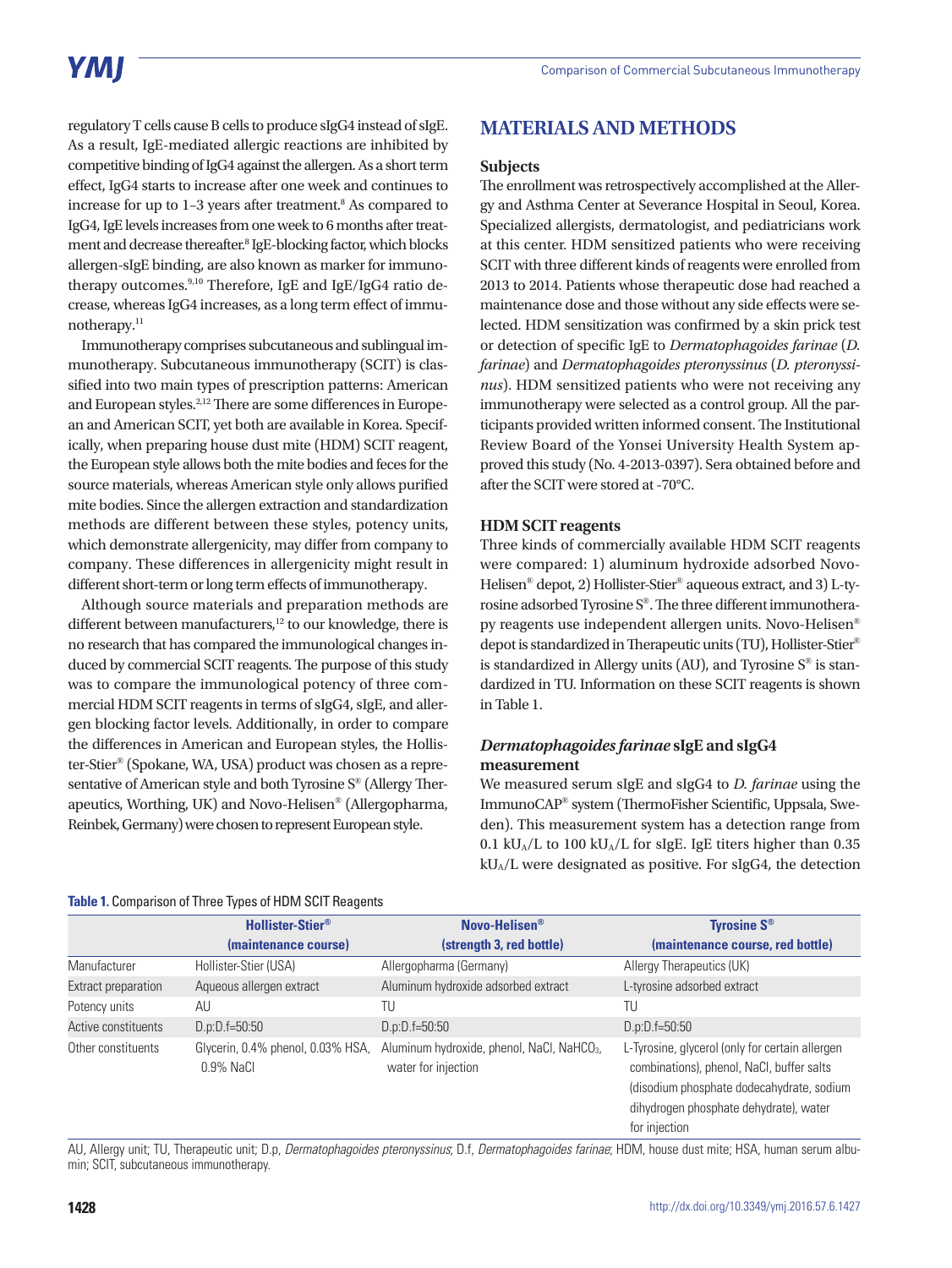range was 0.07 mg/L to 30 mg/L.

## **IgE and IgG4 immunoblot using** *Dermatophagoides farinae*

*D. farinae* protein extract was separated by sodium dodecyl sulfate polyacrylamide gel electrophoresis (SDS-PAGE) using a 15% gel. Standardized *D. farinae* protein extract was kindly provided by the Yonsei Allergy Institute.13 Separated proteins were transferred to polyvinylidene difluoride membranes (0.45 μm, GE Water & Process Technologies, Trevose, PA, USA) to react with three groups of patient sera (five randomly chosen patients from each group). For inhibition of non-specific binding, the membranes were incubated in 3% skim milk overnight before overnight sera incubation at 37°C. As a secondary antibody, 1:1000 diluted mouse anti-human IgE and IgG4 (Southern Biotech, Birmingham, AL, USA) were incubated for 1 hour. Nitro blue tetrazolium and 5-bromo-4-chloro-3-indolyl-phosphate (Promega, Madison, WI, USA) were used for color development.

#### **IgE blocking factor assay**

The blocking factor that can inhibit IgE-binding to *D. farinae*  extract was also measured before and after immunotherapy.<sup>14</sup> Anti-human IgE antibodies (Sigma-Aldrich, St. Louise, MO, USA, 5 µg/mL) were coated onto a 96-well microplate and kept at 4°C overnight. After washing with phosphate-buffered saline containing 0.05% Tween 20 (PBST), the plate was incubated for 1 hour in 3% skim milk. The plates were washed with PBST, and patient sera (non-diluted, 50 μL/well, 1 hour) were then added. In order to detect the blocking factor that inhibits IgE binding, the experimental groups were divided into two: wash or no-wash. The experimental procedures were identical in those two groups except that in the no-wash group, the wash step was omitted after the addition of patient sera. Consequently, in the no-wash group, blocking factors left in the sera

#### **Table 2.** Baseline Characteristics of the Patients

would inhibit the IgE binding of *D. farinae* extract. Subsequently, biotinylated *D. farinae* extract was added as an antigen (10 µg/mL, 1 hour). After washing with PBST three times, horseradish peroxidase conjugated streptavidin (Sigma-Aldrich, St. Louise, MO, USA) was used at a 1:1000 dilution, and then 3,3',5,5'-Tetramethylbenzidine (Kirkegaard & Perry Laboratories, Gaithersburg, MD, USA) was added for color development. The color development was stopped with sulfuric acid and the optical density (OD) was measured at 450 nm. The blocking factor index was calculated using the following formula: blocking factor index=1- $(OD_{no\, wash}/OD_{wash})$ . Blocking factor index was used for measuring the levels of blocking factors of the three SCIT groups.

#### **Statistical analysis**

The data were analyzed using SPSS 18.0 (SPSS Inc., Chicago, IL, USA). For comparison of demographic parameters, Kruskal-Wallis test and Fisher's exact test were used. Dunn's test was performed after Kruskal-Wallis test for multiple comparisons between the four groups. To analyze sIgE, sIgG4, and the blocking factor before and after SCIT, the Wilcoxon signed rank test and repeated-measured ANOVA test were used.

## **RESULTS**

#### **Baseline characteristics**

Demographics of the enrolled patients are shown in Table 2. Mean age was 30.1 years old. Males composed 45.8% of the population. Regarding age and sex, there were no significant differences between the three groups. Of the clinical diagnoses, 33% of patients had asthma, 67% had allergic rhinitis, and 29% had atopic dermatitis. Excluding the control patients, 72.2% of atopic dermatitis patients were treated with Tyrosine S® (*p*<0.001), and 72.2% of allergic rhinitis patients were treated

|                                            | <b>Total</b>    | <b>Hollister-Stier®</b>   | <b>Tyrosine S®</b>              | Novo-Helisen <sup>®</sup>   | <b>Control</b>  | $p$ value |
|--------------------------------------------|-----------------|---------------------------|---------------------------------|-----------------------------|-----------------|-----------|
|                                            | $(n=72)$        | $(n=19)$                  | $(n=16)$                        | $(n=10)$                    | $(n=27)$        |           |
| Age (yr)                                   | $30.1 \pm 10.8$ | $31.1 \pm 11.3$           | $26.5 \pm 10.6$                 | $29.4 \pm 12.2$             | $31.8 \pm 10.0$ | 0.397     |
| Sex (M:F)                                  | 33:39           | 8:11                      | 8:8                             | 4:6                         | 13:14           | 0.936     |
| Asthma, $n$ (%)                            | 26 (36.1)       | 9(47.4)                   | 4(25.0)                         | 4(40.0)                     | 9(33.3)         | 0.552     |
| Allergic rhinitis, n (%)                   | 53(73.6)        | 19 (100.0)                | 3(18.8)                         | 8(80.0)                     | 23(85.2)        | < 0.001   |
| Atopic dermatitis, n (%)                   | 23(31.9)        | 2(10.5)                   | 13(81.3)                        | 3(30.0)                     | 5(18.5)         | < 0.001   |
| Pre IT slgE to D.f ( $kU_A/L$ )            | $44.6 \pm 37.6$ | $36.7 \pm 27.8$           | 75.1±36.5                       | $58.9 \pm 36.7$             | 26.8±32.5       | 0.001     |
| Pre IT slgG4 to D.f (mg/L)                 | $0.4 + 0.5$     | $0.3 \pm 0.2$             | $0.4 \pm 0.2$                   | $0.6 + 0.8$                 | $0.4 \pm 0.6$   | 0.112     |
| Post IT slgE to $D.f$ (kU <sub>A</sub> /L) | $61.8 \pm 38.0$ | $50.1 \pm 39.8$           | 77.3±33.4                       | 56.7±36.6                   | <b>NA</b>       | 0.194     |
| Post IT slgG4 to D.f (mg/L)                | $2.3 \pm 3.1$   | $3.7 + 4.1$               | $0.7 + 0.5$                     | $2.2 \pm 2.3$               | <b>NA</b>       | < 0.001   |
| IT duration (months)                       | $13.9 \pm 6.6$  | $15.2 \pm 6.7$            | $12.8 \pm 3.6$                  | $13.4 \pm 9.7$              | <b>NA</b>       | 0.362     |
| IT maintenance dose.<br>mean (range)       |                 | 761.8 AU<br>(432-1600 AU) | 14999.4 TU<br>(6666.4-16666 TU) | 3057.1 TU<br>(1600-5000 TU) | <b>NA</b>       | <b>NA</b> |

AU, Allergy unit; D.f, *Dermatophagoides farinae*; IT, immunotherapy; NA, not available; TU, Therapeutic unit; sIgE, specific immunoglobulin E. *p* value was calculated by Kruskal-Wallis test, Fisher's exact test.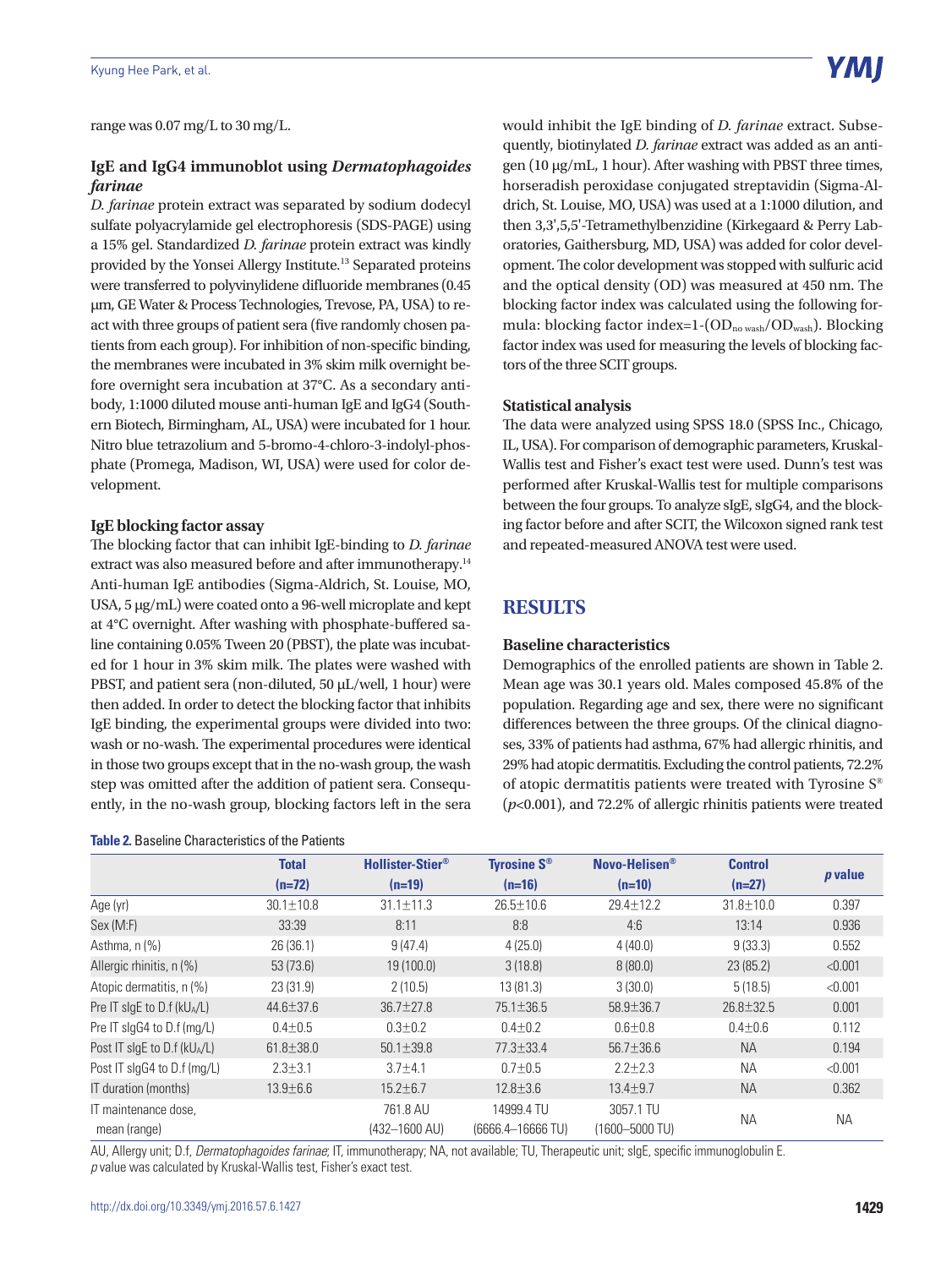with Hollister-Stier® or Novo-Helisen®. All the participants demonstrated more than 90% compliance to SCIT.

SCIT duration was not significantly different between the



**Fig. 1.** Comparison of immunologic parameters before and after immunotherapy. *Dermatophagoides farinae*-specific IgE titers (A), specific IgG4 titers (B), specific IgE/IgG4 ratio (C), before and after immunotherapy. Data represent the mean±standard error of the mean. \**p* value<0.05, † *p* value<0.005. IT, immunotherapy; IgE, immunoglobulin E; IgG4, immunoglobulin G4.

groups. Mean maintenance dose of IT in the Hollister-Stier® group was 761.8 AU, which satisfied the recommended dose range (500–2000 AU).<sup>15</sup> Tyrosine  $S^{\circledast}$  group patients received an average of 14999 TU as a maintenance dose, and the Novo-Helisen® group received an average of 3057 TU.

### **Changes of sIgE levels after SCIT using ImmunoCAP method**

We first compared the immunologic parameters before and after SCIT. Before treatment, sIgE levels to *D. farinae* were two times higher in the Tyrosine  $S^{\circ}$  group (75.1±36.5 kU<sub>A</sub>/L) than the Hollister-Stier<sup>®</sup> group (36.7±27.8 kU<sub>A</sub>/L) ( $p=0.001$ ). However, after SCIT, the differences in sIgE levels to *D. farinae* disappeared (*p*=0.194). Specific IgE levels to *D. farinae* were not different between the groups before and after treatment. Novo-Helisen® group showed a slight decrease in sIgE levels to *D. farinae*, but did not show statistical significance. Results of sIgE are shown in Fig. 1A.

Next, we specifically investigated sIgE levels to the component allergen, Der p2. Before SCIT, it showed the same pattern with *D. farinae*. The Tyrosine S® group was the highest, followed by Novo-Helisen® and Hollister-Stier® in order. However, sIgE to Der p 2 after SCIT was different from sIgE to *D. farinae*.



**Fig. 2.** BF index. Measurement of BF index (A), and its results (B). Data represent the mean±standard error of the mean. \**p* value<0.05. IT, immunotherapy; IgE, immunoglobulin E; OD, optical density; BF, blocking factor.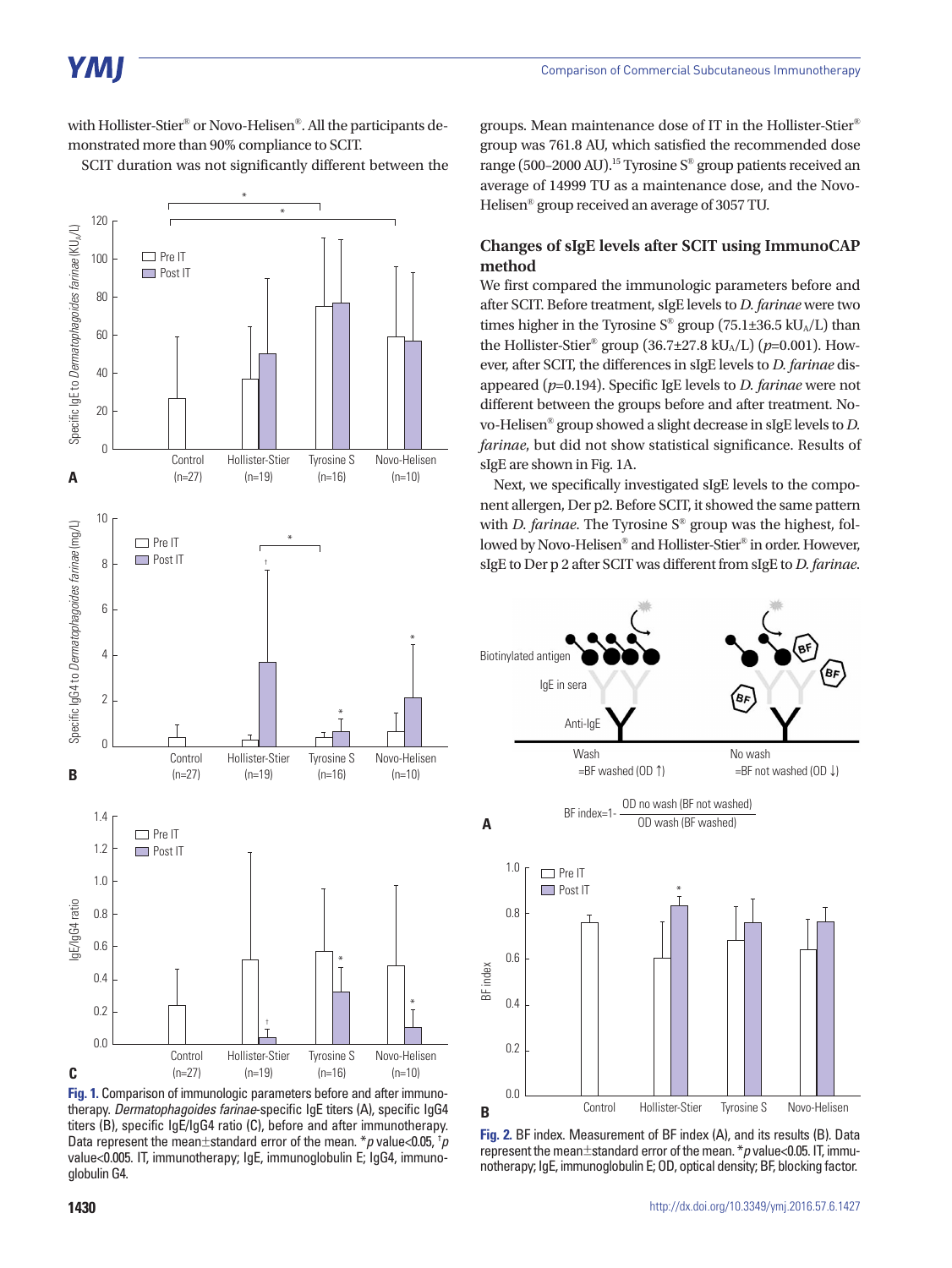## **Changes of sIgG4 levels after SCIT using ImmunoCAP method**

Contrary to the sIgE pattern, initial sIgG4 levels to *D. farinae* were not different between the groups ( $p=0.112$ ). After an average of 13.9 months of SCIT, sIgG4 levels to *D. farinae* increased in all three IT groups (Fig. 1B). The change was highest in the Hollister-Stier<sup>®</sup> group: 19.6 fold  $(p<0.001)$ , followed by Novo-Helisen® and Tyrosine S®. The IgE/IgG4 ratio showed similar patterns with sIgG4 levels to *D. farinae* (Fig. 1C). All three groups had a decreased ratio of IgE/IgG4, although the degree of decline was highest in the Hollister-Stier® group (*p*=0.001) (Fig. 1C).

#### **Changes of blocking factor index after SCIT**

As mentioned above, blocking factor was checked using the enzyme-linked immunosorbent assay (ELISA) method. A schematic picture of the blocking factor assay is shown in Fig. 2A. The closer blocking factor index reaches to 1, the higher the blocking factors are produced. The Hollister-Stier® group showed significant increases therein after SCIT, compared to baseline (*p*=0.009) (Fig. 2B). Changes in the other groups were statistically insignificant.

## **Changes of sIgE and sIgG4 levels after SCIT using immunoblot**

Immunologic responses to major component allergens were also analyzed using immunoblot. Group 2 major allergen (Der f 2) migrates to the 14 kDa band on SDS-PAGE. Immunoblot to detect sIgE against Der f 2 is shown in Fig. 3. Although sIgE titers to *D. farinae* were not significantly changed in the Hollister-Stier® group (Fig. 1A), Patients H1, H2, H4, and H5 showed decreased IgE reactivity to Der f 2 (Fig. 3A). However, it was not different before and after SCIT in the Tyrosine S® and Novo-Helisen® groups (Fig. 3B and C). Next, we tried to detect sIgE to major component allergen using ImmunoCAP. However, since Der f 2 sIgE is not commercially available from ImmunoCAP, the Der p 2 sIgE was measured instead (Fig. 3D). Der p 2 sIgE levels were decreased in Patients H1, H3, and H5. Note that in Patient H3, the sIgE levels to *D. farinae* were above the upper detection limit (>100 kUA/L) both before and after SCIT. However, Der p 2 decreased from 46.6 to 35.9 kU<sub>A</sub>/L. In Patient H5, sIgE levels to *D. farinae* were the same before and after SCIT



**Fig. 3.***Dermatophagoides farinae*-specific IgE immunoblot using sera from five patients in each group: Hollister-Stier® (A), Tyrosine S® (B), Novo-Helisen® (C), (a) before (b) after immunotherapy. Numbers 1–5 designate individual patients in each group. Specific IgE levels of Der p 2 of the five patients in each group are also shown (D). IgE, immunoglobulin E.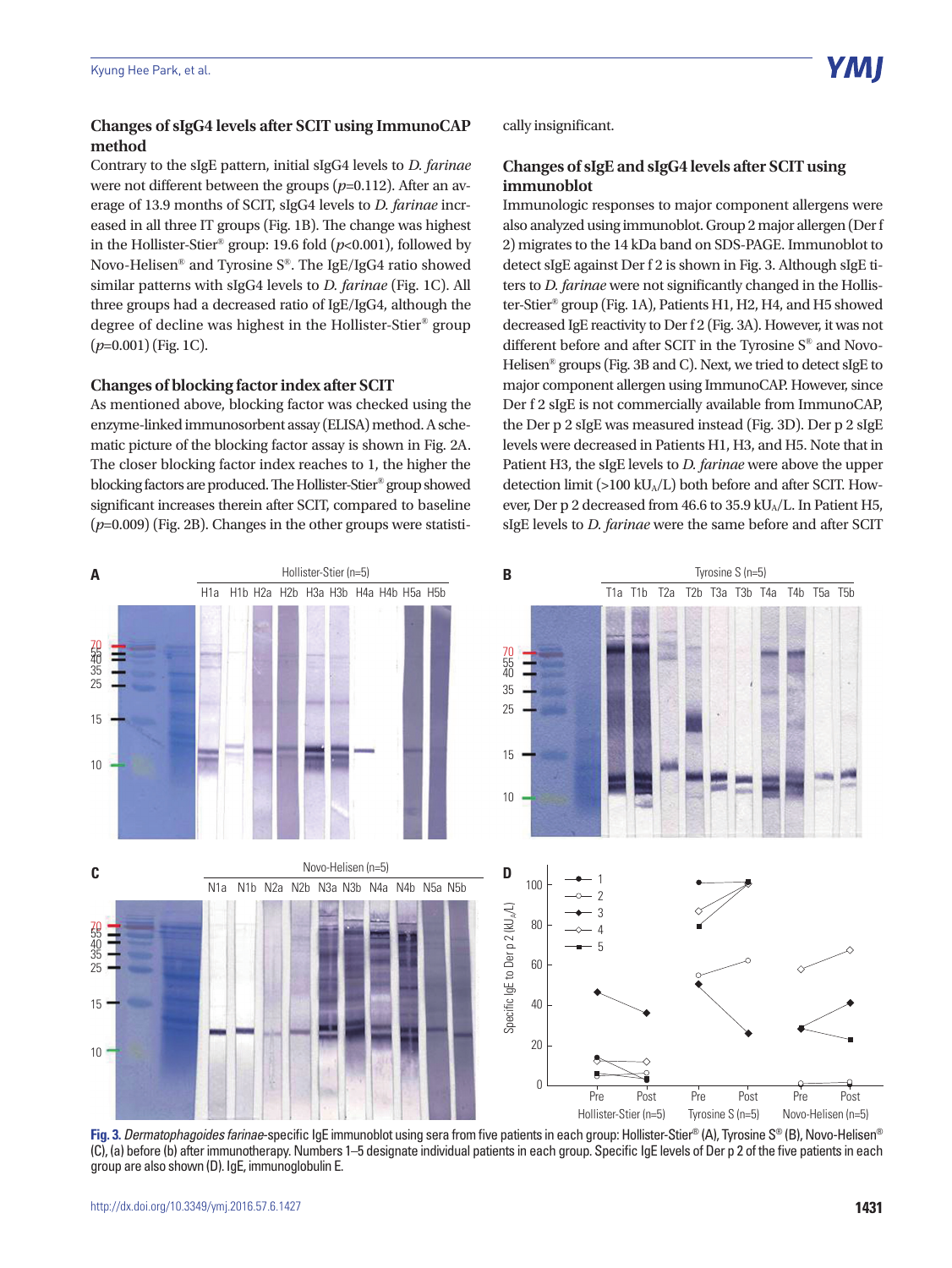(both 21.1 kU<sub>A</sub>/L). However, the Der p 2 sIgE level reduced by half (6.3 to 3.5 kU $_A/L$ ).

Specific IgG4 immunoblot is shown at Fig. 4. In the Hollister-Stier® group, three out of five patents (Patients 1, 4, and 5) showed increased signal intensity at the 14 kDa band (Fig. 4A). The Tyrosine S® group showed a relatively slight increase of band signal, compared with the Hollister-Stier® group (Fig. 4B).

70<br>5년<br>35 25 15 10 70<br>5년<br>35 25 15 10 H1a H1b H2a H2b H3a H3b H4a H4b H5a H5b N1a N1b N2a N2b N3a N3b N4a N4b N5a N5b **A** Tyrosine S (n=5) **B B** Tyrosine S (n=5) Novo-Helisen (n=5) **C E** 1.0 0.8 0.6 0.4 1

Specific IgG4 level and blocking factor index of the five patients are demonstrated in Fig. 4D and E respectively.

# **DISCUSSION**

Comparing the efficacy of HDM SCIT reagents manufactured





**Fig. 4.** *Dermatophagoides farinae*-specific IgG4 immunoblot using sera from five patients in each group: Hollister-Stier® (A), Tyrosine S® (B), Novo-Helisen<sup>®</sup> (C), (a) before (b) after immunotherapy. Numbers 1–5 designate individual patients in each group. Specific IgG4 levels (D) and blocking factor index (E) of the five patients in each group. IgG4, immunoglobulin G4.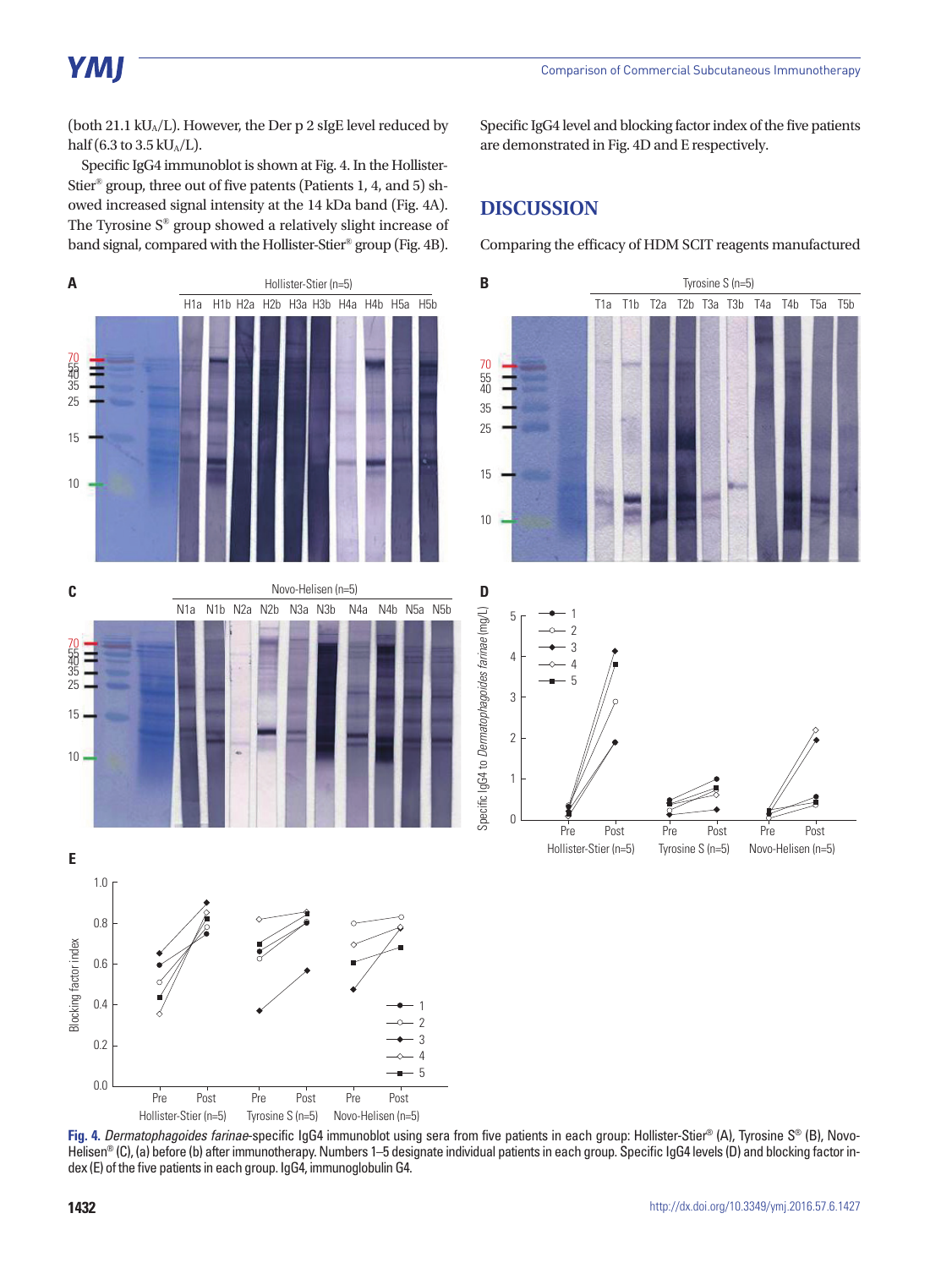by different companies are difficult. First, manufacturers adopt their own allergen potency units that make it hard for clinicians to directly compare their potency.16 Hollister-Stier® expresses allergy potency as AU. Meanwhile, Tyrosine S® and Novo-Helisen® both express allergy potency as TU, although the meanings thereof are different. Tyrosine S® TU is derived from optimal diagnostic concentration of the skin prick test, and Novo-Helisen® TU in comparison is derived from an in-house reference preparation and clinical efficacy.17 Second, source materials are different among SCIT reagent manufacturers due to legislations. For instance, in the USA, pure mite bodies are required by the United States Food and Drug Administration, whereas in the European Medicines Agency allows mite bodies and feces.18 Furthermore, SCIT preparation methods are different for each company. For a more potent vaccine, aluminum hydroxide or L-tyrosine can be adsorbed in the HDM extract. For these reasons, it is not meaningful to compare *in vitro* parameters for evaluating the efficacy of different SCIT products.

Results of this study are important since reagents were compared head to head with clinically applicable immunological parameters. In this study, we compared immunological parameters before and after the SCIT treatment. Different sIgG4 responses from each of the SCIT reagents were observed. The Hollister-Stier® reagent induced the highest increase of sIgG4 and blocking factor, followed by Novo-Helisen® and Tyrosine-S®. Considering that the immunotherapy continues for 3 to 5 years, the duration of this study suggests early changes of immunotherapy. That is, Hollister-Stier SCIT reagents may exert a faster therapeutic effect. Although sIgE levels to *D. farinae* increased in Hollister-Stier group, the decrease of sIgE levels to component allergens, Der p 2 (statistically insignificant) and Der f 2, were confirmed by ImmunoCAP and immunoblot, respectively. This phenomenon could mean that Der p 2, rather than total extract, could reflect the inhibited IgE binding activity to HDM. Therefore, further study will be needed to delineate the relationship.

Discordance between IgE reactivity of the immunoblot and ImmunoCAP can be explained by their experimental characteristics. As antigen-antibody balance can differ between immunoblot and the ImmunoCAP system, ImmunoCAP is known to be performed in antigen excess state.<sup>19</sup> For this reason, IgE reactivity in the Hollister-Stier group (H1, H2, H4, H5) might be reduced only in immunoblots (Fig. 3A), and there was no significant change in ImmunoCAP test.

Competition of IgG and IgE antibodies to 14 kDa allergen is thought to occur in IgE immunoblot analysis after SCIT. A recent report showed that IgE binding affinity measured by the microarray system can be used as marker for immunotherapy instead of ImmunoCAP system measurement.<sup>20</sup> This is consistent with our experimental results. Further research with component allergen may be useful in the prediction of immunotherapy efficacy and diagnosis.21

There are some limitations of the study. First, this study was retrospective; there were no data for symptom and medication scores. Allergic disease entities were different between the SCIT groups. More atopic dermatitis patients were recruited to the Tyrosine-S® group. Also, treatment duration was shortest in the Tyrosine-S® group (mean 12.8 months), compared with the Hollister-Stier® group (mean 15.2 months). Changes in IgE, IgG4, and blocking factor might not directly reflect real clinical efficacy. Second, duration of the SCIT was short, 13 months on average.

Patients were treated with mixed HDM reagents (*D. farinae* and *D. pteronyssinus*), and we only compared data to *D. farinae* related factors, as it is the dominant HDM species in Korea.<sup>22,23</sup> As both species have marked cross reactivity, $24$  it is expected that they will show a similar pattern. In addition to sIgE and sIgG4 levels to *D. farinae*, different sIgE responses to group 2 major allergens were revealed in IgE immunoblotting (Der f 2) and ImmunoCAP (Der p 2) measurement. Der f 2 and Der p 2 have well established cross reactivity<sup>25</sup> and the group 2 allergen of *D. farinae* (Der f 2) is commercially unavailable, and as such, we could only compare levels with Der p 2.

In conclusion, there are differences in treatment outcomes of currently available HDM SCIT reagents. sIgG4, sIgE/IgG4 ratio, and blocking factor indices vary according to the products.

# **ACKNOWLEDGEMENTS**

This research was supported by a grant of the Korea Health Technology R&D Project through the Korea Health Industry Development Institute (KHIDI), funded by the Ministry of Health & Welfare, Republic of Korea (grant number: HI14C1324) and Research of Korea Centers for Disease Control and Prevention (grant number: 2015-ER6602-00).

# **REFERENCES**

- 1. Kim SH, Shin SY, Lee KH, Kim SW, Cho JS. Long-term effects of specific allergen immunotherapy against house dust mites in polysensitized patients with allergic rhinitis. Allergy Asthma Immunol Res 2014;6:535-40.
- 2. Burks AW, Calderon MA, Casale T, Cox L, Demoly P, Jutel M, et al. Update on allergy immunotherapy: American Academy of Allergy, Asthma & Immunology/European Academy of Allergy and Clinical Immunology/PRACTALL consensus report. J Allergy Clin Immunol 2013;131:1288-96.e3.
- 3. Jutel M, Kosowska A, Smolinska S. Allergen immunotherapy: past, present, and future. Allergy Asthma Immunol Res 2016;8:191-7.
- 4. Bae JM, Choi YY, Park CO, Chung KY, Lee KH. Efficacy of allergenspecific immunotherapy for atopic dermatitis: a systematic review and meta-analysis of randomized controlled trials. J Allergy Clin Immunol 2013;132:110-7.
- 5. Lee J, Lee H, Noh S, Bae BG, Shin JU, Park CO, et al. Retrospective analysis on the effects of house dust mite specific immunotherapy for more than 3 years in atopic dermatitis. Yonsei Med J 2016; 57:393-8.
- 6. Lee J, Park CO, Lee KH. Specific immunotherapy in atopic derma-